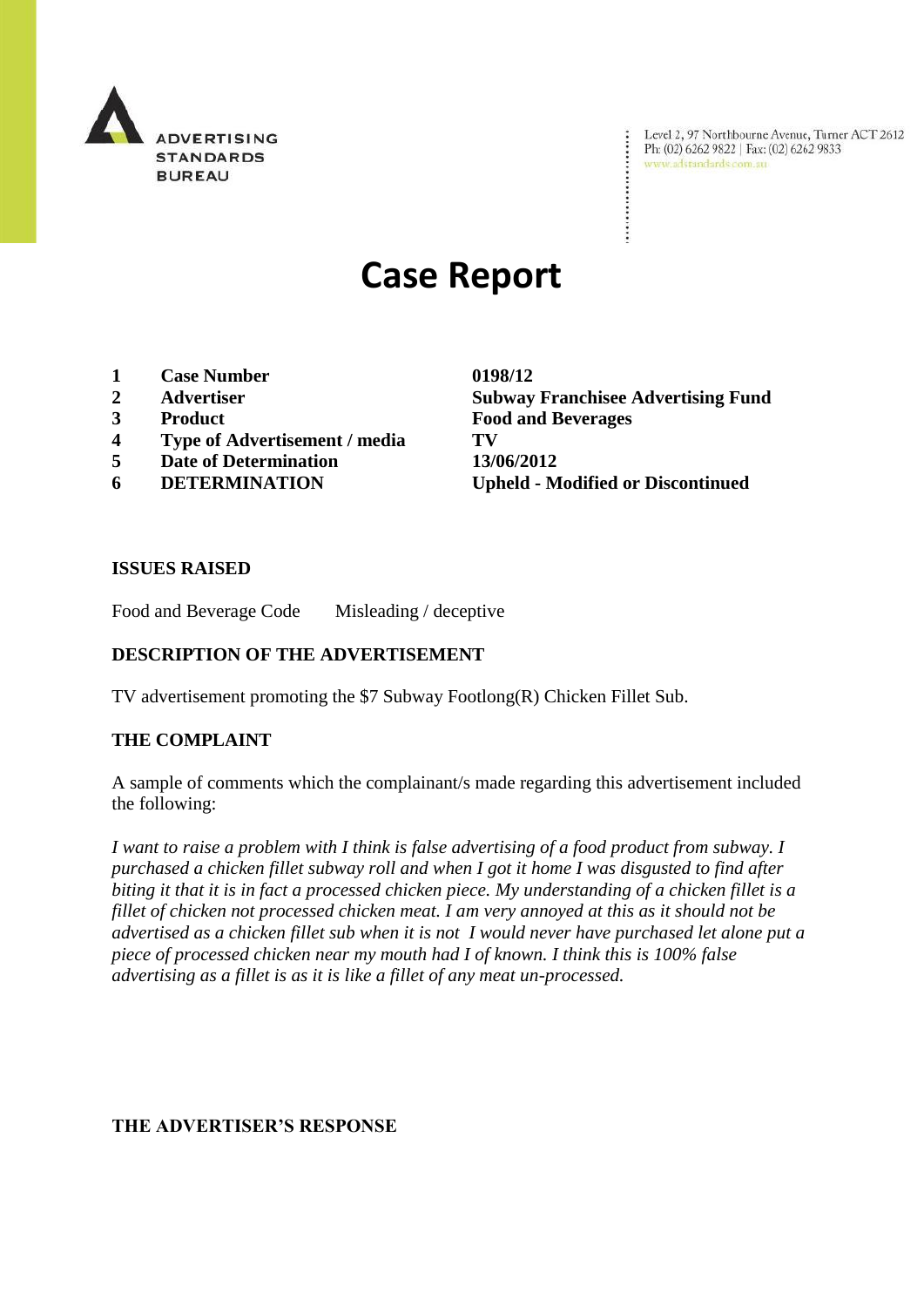Comments which the advertiser made in response to the complainant/s regarding this advertisement include the following:

*The complaint does not cite a specific ad rather it references "TC, billboards etc". As the customer indicated that they purchased the product attached is an example of a window cling used in the restaurant for advertising this product in association with this limited time campaign. The advertising is not directed to children. The KJ information is provided in accordance with current regulation and does not include any further nutritional claim. The "Chicken Fillet Sub" has been offered for sale in Subway restaurants throughout Australia for at least ten years. The brand has not substantially changed the formula for the product during this time period. The Subway Footlong Chicken Fillet Sub was recently included as a limited time offer on the brand"s \$7 menu which is available at participating locations.*

*The ingredients for the Chicken Fillet in the Chicken Fillet Sub as listed on the brand"s website are as follows:*

*Chicken (82%), Flour (wheat), Water, Mineral Salt (450, 451, 452), Salt, Vegetable Oil, Wheat Starch, Sugar, Herbs and Spices, Hydrolysed Vegetable Protein, Egg Albumen, Dehydrated Vegetable (Garlic), Yeast Extract, Soy Sauce (Wheat), Flavours (Wheat, Milk), Maltodextrin, Acidity Regulators (331, 336), Whey Protein (Milk).*

*After review, the Food Standards Australia New Zealand does not appear to have a standard of identity or definition for "chicken fillet" and the Australian Chicken Meat Federation does not include it in its terms of "Cuts of Chicken Meat"* 

*http://www.chicken.org.au/paeg.php?id=12*

*The chicken fillet is a formed product and the brand has been using the descriptor "fillet" on the basis of the shape of the product and that the meat is boneless. The Online Dictionary – Australia Web Site it defines fillet as follows: 2(Cooking) A piece of lean meat without bone; sometimes, a long strip rolled together and tied. (1913 Webster).*

*No reference or claim has been made that the product is from whole muscle and the company has made information about the product readily available to consumers on its website.*

*Please note that after evaluation of this matter the company has decided to change the name of this long term product and is in the process of withdrawing the associated advertising with the old name "Chicken Fillet Sub" and renaming the product. The new name will not include the word "Fillet". The national price point advertising noted above concluded on May 20th 2012 and associated advertising with the national promotion (including the sample window cling) is in the process of being removed from the restaurants. The associated national TV ads will not be re-broadcast. However the name change will require a menu panel update which is scheduled to occur (at the over 1300 individually owned and operated locations throughout the country) over the next several months.*

*It is the company"s intent not to continue advertising the product as the "Chicken Fillet Sub". Please advise if the ASB requires any additional information concerning the name change or if you have questions or comments on the above. We hope that this will resolve the matter.*

#### **THE DETERMINATION**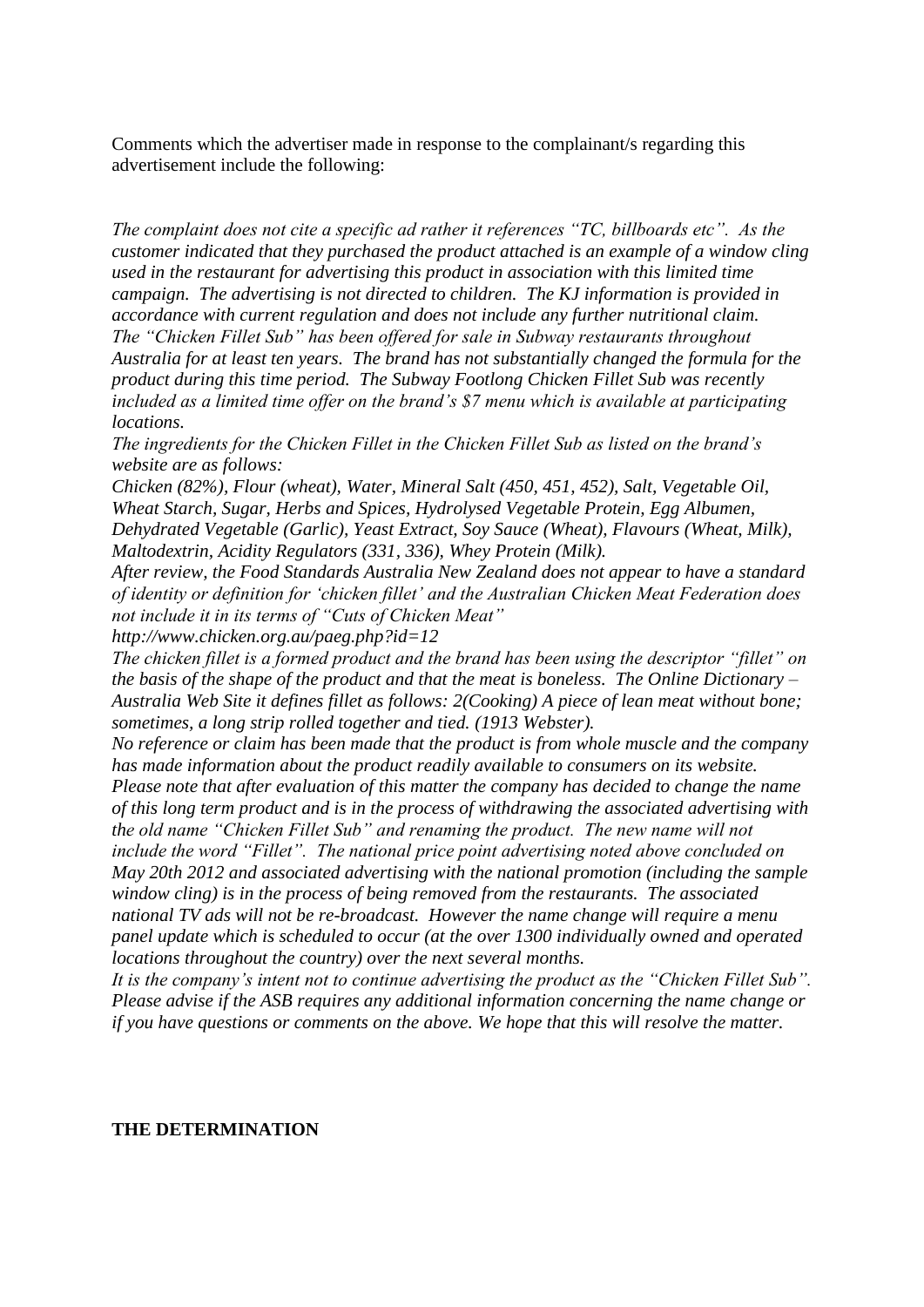The Advertising Standards Board ("Board") considered whether this advertisement breaches the AANA Food and Beverages Advertising and Marketing Communications Code (the Food Code) or section 2 of the Advertiser Code of Ethics (the "Code").

The Board noted the complainants' concerns that the advertisement is misleading its suggestion that the footlong sub being offered with a chicken fillet is not in fact a fillet of chicken but rather processed chicken meat.

The Board viewed the advertisement and noted the advertiser"s response.

The Board noted that the product advertised is food and that therefore the provisions of the AANA Food and Beverages Advertising and Marketing Communications Code (the Food Code) apply. In particular the Board considered section 2.1 of the Food Code which provides:

'Advertising or marketing communications for food ...shall be truthful and honest, shall not be or be designed to be misleading or deceptive or otherwise contravene prevailing community standards, and shall be communicated in a manner appropriate to the level of understanding of the target audience of the Advertising or Marketing Communication with an accurate presentation of all information including any references to nutritional values or health benefits.'

The Board considered that the advertisement features images of, and voiceover descriptions of the deal being offered at Subway and that the particular Footlong Sub is described as containing a fillet of chicken. The Board noted the advertiser"s response regarding the definition of 'fillet' as provided by the online dictionary and the requirements outlined by the Australian Chicken Meat Federation and Food Standards Australia New Zealand.

The Board noted that the prevailing community standard on what a fillet of chicken is, does not include chicken presented in pieces or formed or processed chicken meat. In the Board"s view, most members of the community would associate chicken fillets with the breast or thigh portion of the chicken in one whole piece or as a cut of chicken rather than reconstituted into a particular shape.

Based on the above the Board considered that the advertisement was misleading or deceptive and did breach Section 2.1 of the Food Code.

The Board noted that the advertiser has taken some steps and continues to put measures in place to remove this advertising and to change both short and long term advertising and references to fillets of chicken.

Finding that the advertisement did breach the Code the Board upheld the complaint.

# **ADVERTISER RESPONSE TO DETERMINATION**